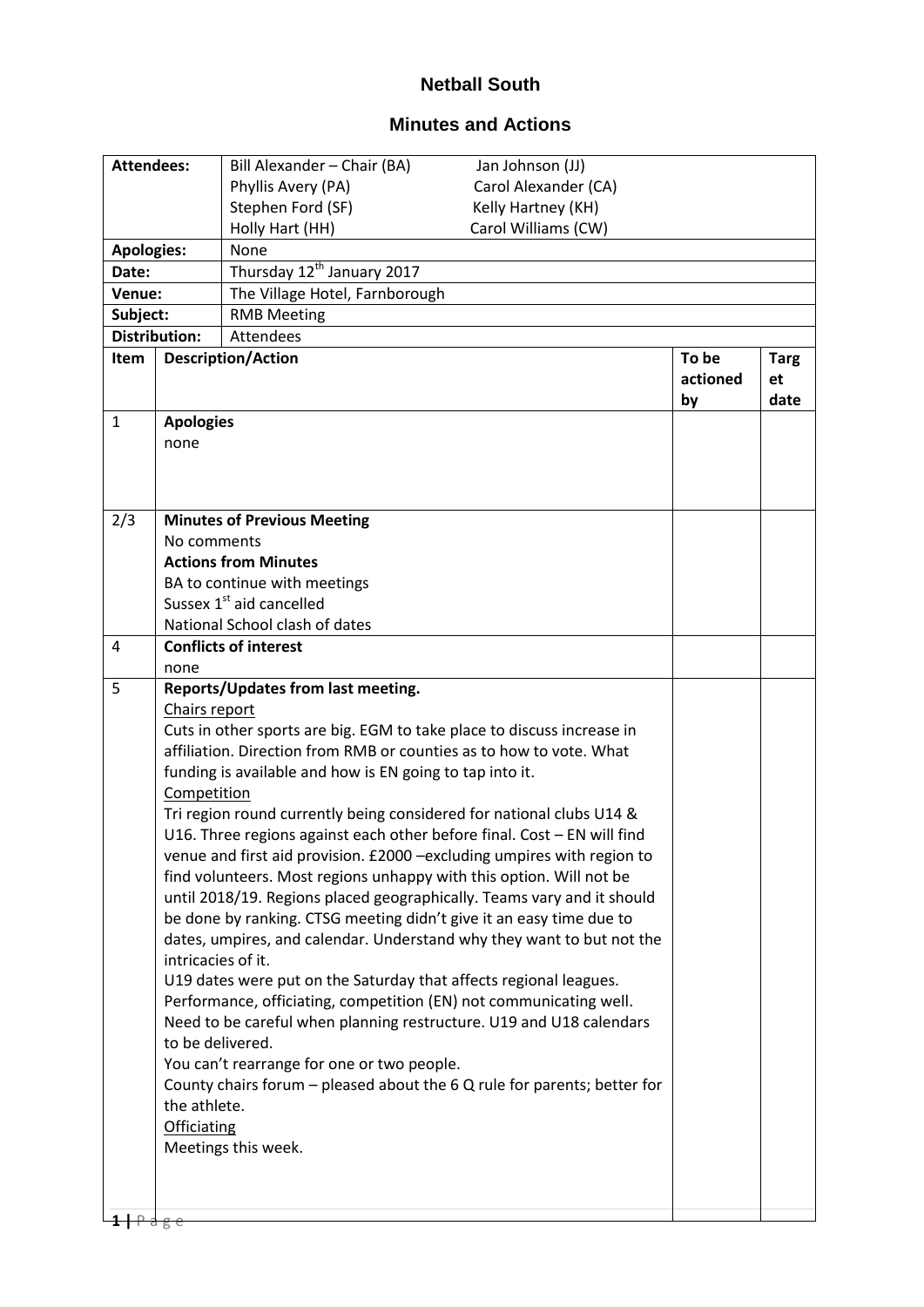| 6              | Communication                                                                         |           |  |
|----------------|---------------------------------------------------------------------------------------|-----------|--|
|                | Principles of language to be agreed - CW to look into this further                    | <b>CW</b> |  |
|                |                                                                                       |           |  |
| $\overline{7}$ | <b>Review of Accounts</b>                                                             |           |  |
|                | Nothing out of the ordinary or exceptional to note. CW -Thanks to Kelly               |           |  |
|                | for attending OTSG.                                                                   |           |  |
|                | Income at £71k - May to December (National Schools in bank figure but                 |           |  |
|                | not Prof and Loss). Mindful of funding at EN.                                         |           |  |
|                | Impact on region staffing from EN.                                                    |           |  |
| 8/9            | <b>Severns Coaching Programme</b>                                                     |           |  |
|                | Two firm candidates for Severns Coaching programme. Board                             |           |  |
|                | confirmed that they would support the two candidates                                  |           |  |
|                | <b>Coaching TSG Recruitment</b>                                                       |           |  |
|                | Not much interest - break down. Good communication and clear access                   |           |  |
|                | to increase impact. Extra pages on NS website. Coaching Clinics - need                |           |  |
|                | to look at calendar as to not clash. Build up picture with who is doing<br>what when. |           |  |
|                | Advice on calendar and when to find a good date for a conference.                     |           |  |
|                | Introduce SL - how we can find out about coaching development and                     |           |  |
|                | try to tap into it. Wasps were in contact with south staff about coaching             |           |  |
|                | in Oxfordshire. Online - YouTube/Facebook live. Link that into website                |           |  |
|                | and try to develop.                                                                   |           |  |
| 10             | <b>Planning of EN U17 Competition</b>                                                 |           |  |
|                | Contact Contact to be made with possible coach. Players - Send out                    | PA        |  |
|                | invitation to RPA, RA advertise on website for other players-willing to               |           |  |
|                | be part of U17, available to compete and train. Then open it up to                    |           |  |
|                | outside from old RPA and RA. EW to look into venue when confirmed.                    |           |  |
|                |                                                                                       |           |  |
|                |                                                                                       | EW        |  |
| 11             | <b>GGA 2017</b>                                                                       |           |  |
|                | Far too complicated process - maybe go online. Making the criteria                    |           |  |
|                | simplified. Focus on the last 12 months. Splitting categories into grass              |           |  |
|                | roots and performance, Junior and Adult.                                              |           |  |
|                | Part of issue coming into county and if they are committed.                           |           |  |
|                | Coming up with a form and circulating.                                                |           |  |
|                | Do we look at individuals and clubs? Innovation club, community                       |           |  |
|                | award both individual or club.                                                        |           |  |
|                | If a category is available for England Netball, we need one at regional.              |           |  |
|                | Simplifying it for regional and then assisting potential winners with                 |           |  |
|                | jump up to England Awards.                                                            |           |  |
|                | This year                                                                             |           |  |
|                | Split grassroots and performance.                                                     |           |  |
|                | Simple nomination for regional - and then upgrade for national criteria.              |           |  |
|                | Keep all EN awards but can rename it.                                                 | HH        |  |
|                | Introduce the Gillian Frackleton Award. "Developing officials".                       |           |  |
|                | Holly to amend and simplify form                                                      |           |  |
|                |                                                                                       |           |  |
|                |                                                                                       |           |  |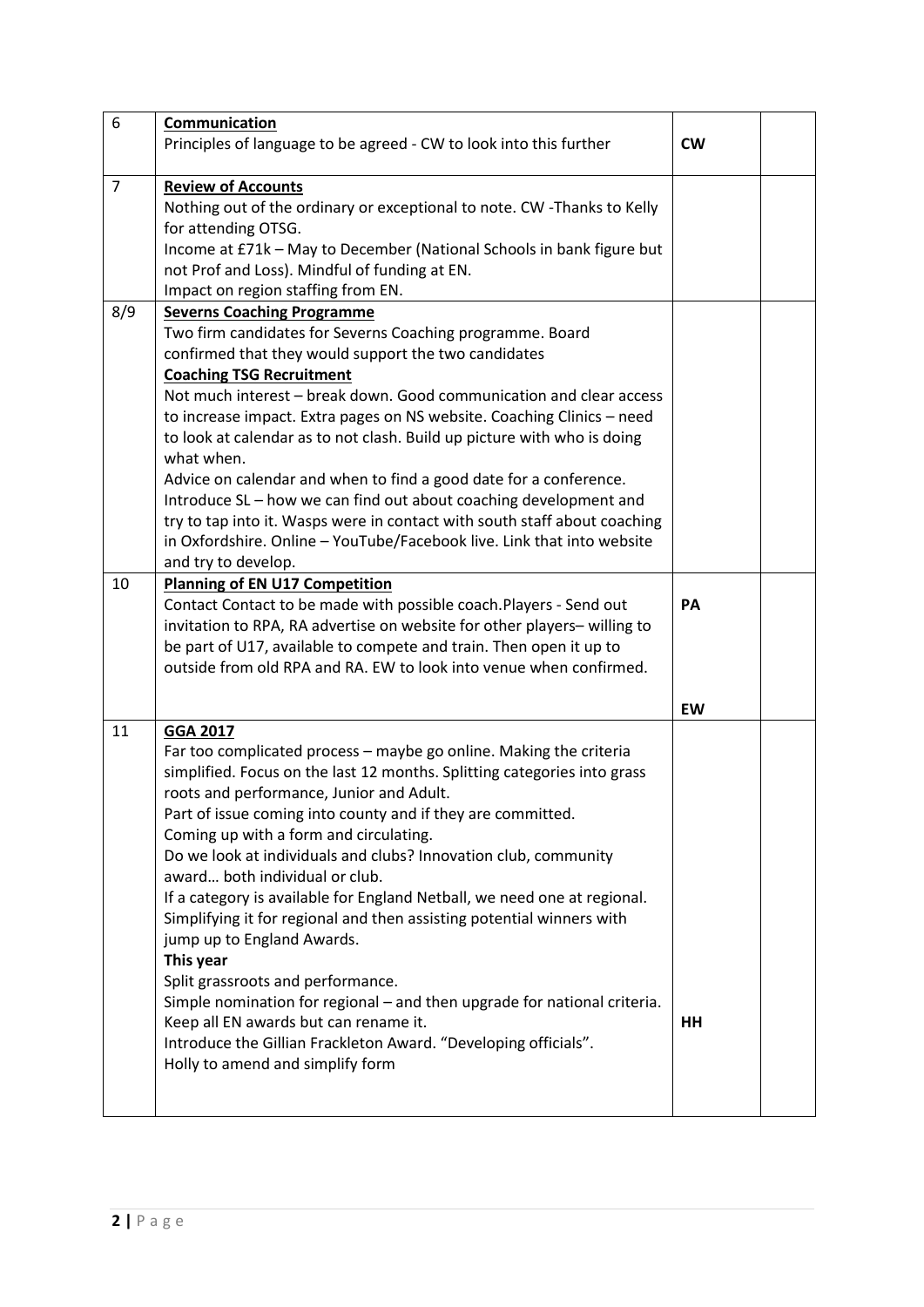| 12    | <b>Play off regulations</b>                                                       |           |  |
|-------|-----------------------------------------------------------------------------------|-----------|--|
|       | Sent out for comments to board and CTSG, finalised and sent out from              |           |  |
|       | yesterday. All comments incorporated. Board approved the                          |           |  |
|       | regulations.                                                                      |           |  |
|       |                                                                                   |           |  |
| 14    | <b>Clubs/Team forum</b>                                                           |           |  |
|       | Circulated agenda and presentation. forum for clubs viewsasily. More              |           |  |
|       | conflicts of interest to come.                                                    |           |  |
|       | Listen and make a decision.                                                       |           |  |
|       | Once regulations are formed they have to stick with them.                         |           |  |
|       |                                                                                   |           |  |
|       | Where do the South athletes $go$ – they need to go and trial but where.           |           |  |
|       | Bad timing for losing NPL. Players were on the back foot for all other            |           |  |
|       | franchise NPLs. Need to build the athletes in the South to get                    |           |  |
|       | recognised within different franchises. Counties that are most                    |           |  |
|       | vulnerable -Sussex, South Hampshire and Berkshire. Information went               |           |  |
|       | on website - difficulties to go to Bill but not much came.                        |           |  |
| 15    | <b>National Schools update</b>                                                    |           |  |
|       | All entry and money in. Schedule is done. Umpire cards are done and               |           |  |
|       | given from Carol. Matches start at 10am. Due to finish at 4pm. We have            |           |  |
|       | access to venue from 8.15. Schools not able to access until 8.30am.               |           |  |
|       |                                                                                   |           |  |
|       | Car parking - have been very strict. Tell if they are coming by coach,            |           |  |
|       | minibus or private car. Anybody above three will have to park                     |           |  |
|       |                                                                                   |           |  |
|       | elsewhere. Staff, board and volunteers will have parking. Minibuses will          |           |  |
|       | park in crescent one way system. 17 minibuses, 6 coaches.                         |           |  |
|       | Medals ordered for $1^{st}$ and $2^{nd}$ of each age group. Refreshments          |           |  |
|       | organised by Emma Dell. Jan providing urn - tea coffee milk sugar.                |           |  |
|       | Tournament refs are Carol and Jo Coker - Bill on appeals.                         |           |  |
|       | Checks being done on schools to ensure right personnel.                           |           |  |
|       | Nuts about Netball can't come.                                                    |           |  |
|       | Carol has horn and score sheet from last year which will be used with             |           |  |
|       | Jan.                                                                              |           |  |
|       | Reserve date for the following week $-12$ noon Friday 22 <sup>nd</sup> yes or no. |           |  |
|       | Site is No Smoking. No dogs.                                                      |           |  |
|       | Cones to be sourced for parking.                                                  | IJ        |  |
| 16    | <b>Funding Updates from EN</b>                                                    |           |  |
|       | None                                                                              |           |  |
|       |                                                                                   |           |  |
|       |                                                                                   |           |  |
| Extra | <b>Performance - Phyllis</b>                                                      |           |  |
|       | Summer camp – venue Bradfield College (Reading) asking if we want                 |           |  |
|       | the same week this year. Made profit last year. Linda took part in it; it         |           |  |
|       |                                                                                   |           |  |
|       | was being run by Elly. She has done it as part of her role.                       |           |  |
|       | Try and use it to improve coaching and performance netball.                       |           |  |
|       | If we get coaches to cover the week. Stephen and Linda to look at                 | <b>SF</b> |  |
|       | organising it. Asking Kat, Tamsin and more if they would help out with            |           |  |
|       | coaching. August. Watch the date with the U17 tournament.                         |           |  |
|       | Say yes to the college for now.                                                   | PA        |  |
|       | Put forward nominations for national screening. Elly has asked Phyllis to         |           |  |
|       | help select.                                                                      |           |  |